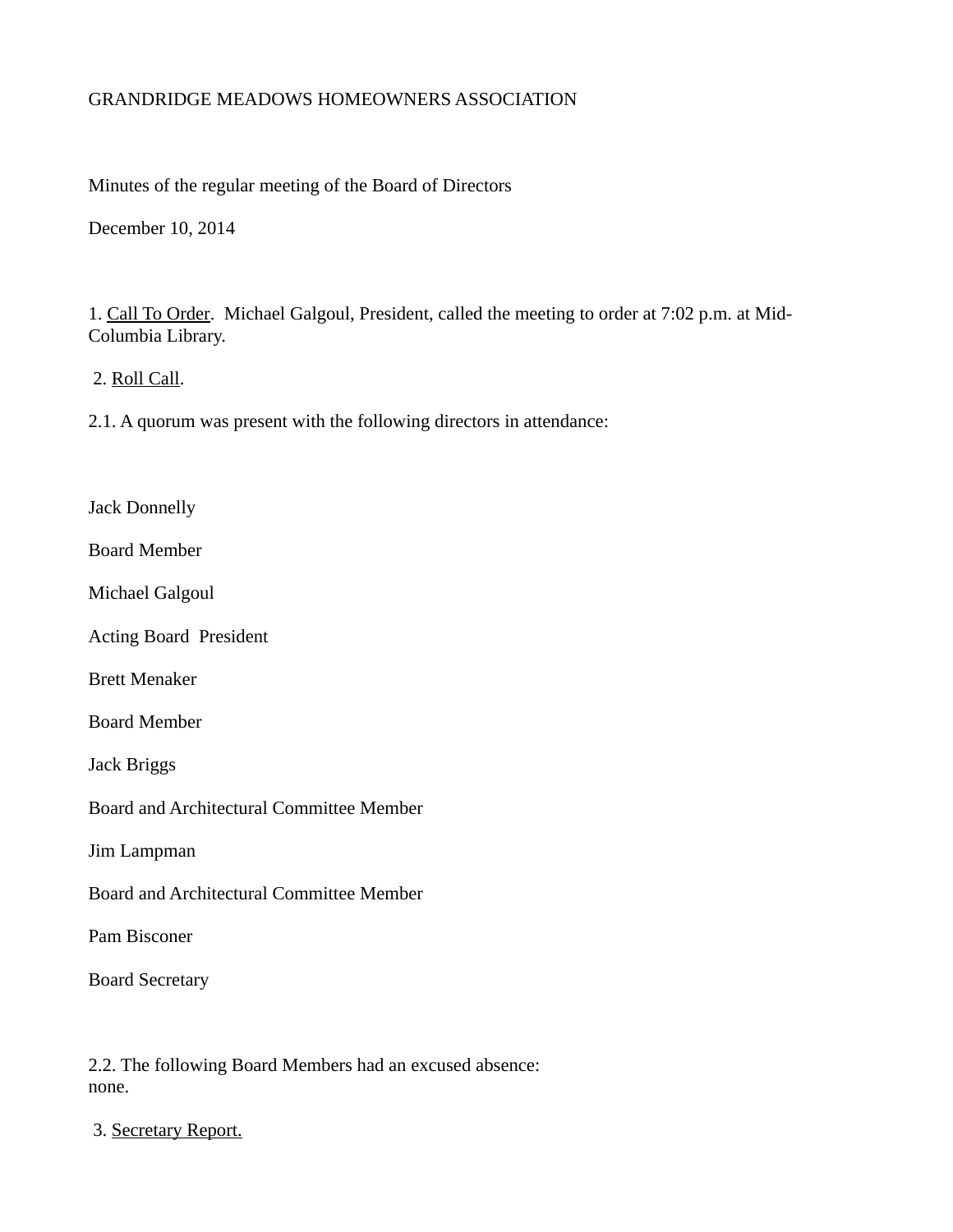3.1 Approval of Minutes. The minutes of the regular meeting of the Board of Directors from September 10, 2014 were approved as submitted. Brett moved and Jim Lampman seconded the motion that the minutes of the regular meeting of the Board of Directors from September 2014 be approved as submitted. The motion passed unanimously.

3.2 Approval of Board Resolution Thanking Ms. Hamman and Mr. Morris for their service to the Board. Michael moved that Grandridge Meadows HOA Board thank Ms. Hamman and Mr. Morris for their excellent service to the Board during their tenure. Jack Briggs seconded. The motion passed unanimously. Michael indicated that he would draft a letter to thank them.

3.3 Nominations and Election of Replacement Board Members to Serve until Annual Membership Meeting. Pam Bisconer stated that since Ms. Hamman, our former president, and Dan Morris, our former treasurer, have both moved out of the development that we are in need of a board member to replace them. This term would end on July 1, 2015. No one present at the meeting was interested in serving on the board. Jack Briggs suggested that a nominating committee be formed to undertake recruitment of a new board member. Michael will assume responsibility for the nominating committee.

3.4 Election of Vice President. Michael moved that the Board nominate Brett Menaker to fill the unfinished term of Vice President while Mr. Galgoul is acting President. Jack Briggs seconded. The term ends on July 1, 2015. The motion passed unanimously.

# 4. Financial Report.

4.1 Financial Report – November 30, 2014. Michael stated that we are running under budget for the year and we have approximately \$32,000 in checking. He said we have \$12,000 outstanding for dues and we will be referring these for lien processing.

4.2 Discussion and Approval of Bookkeeper to Support Finance Committee. Michael Galgoul explained that since Dan Morris has left the board and we haven't been able to recruit someone to fill his position, we are looking at hiring a Bookkeeper to assist with financial duties. Motion by Michael that the Board approves hiring Ms. Barnett of A Plus Accounting Services for bookkeeping services as presented in Attachment 4.2. The motion was seconded by Brett Menaker and passed unanimously. Michael pointed out that Ms. Barnett has previously assisted the HOA with financial tasks prior to Dan Morris assuming the position of Treasurer. Michael moved that the Finance Committee consist of the President and Vice President and Jack Donnelly until July 1, 2015. Jack Briggs seconded the motion and it passed unanimously.

4.3 Changing of Bank Account Signature Authority. Michael moved that The Board approve removal of Signature Authority for Ms. Hamman and Mr. Morris as they no longer own homes in Grandridge Meadows and designate new signature authorities for Brett Menaker and Jack Donnelly as documented in Attachment 4.3. Jack Briggs seconded the motion and it passed unanimously. Michael stated that we need to send a new signature letter (which Brett and Jack Donnelly signed) with a copy of the minutes in order to affect this change. Michael moved that the Board approve budgeting \$500 for those who are on the account to be bonded. Brett Menaker seconded and the motion passed unanimously.

4.4 2015 Budget: Discussion by ACC and Finance Committee and Approval of Budget. Michael moved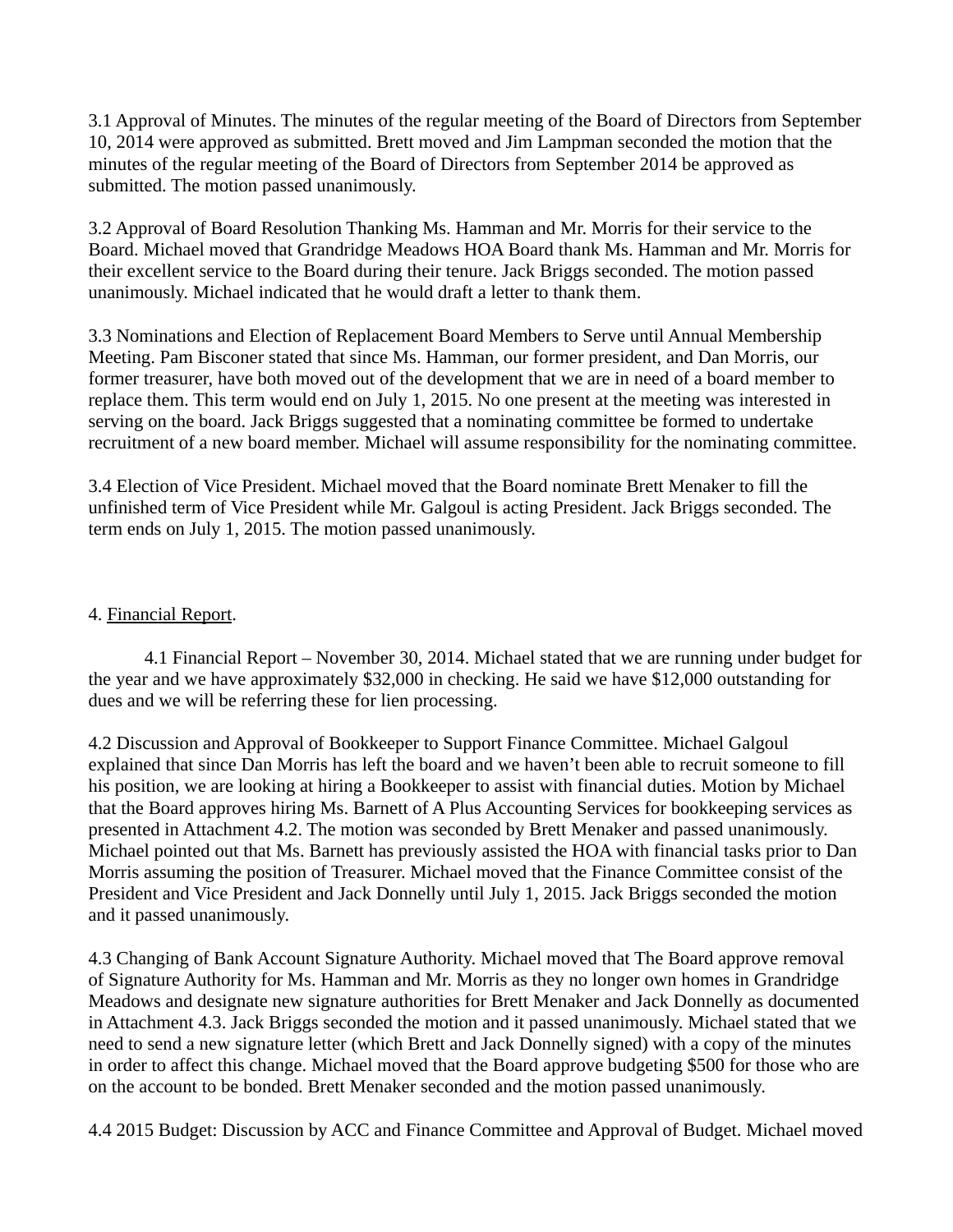that the Board approve the Grandridge Meadows Homeowners Association Budget for calendar year 2015 as presented in Attachment 4.4. Brett Menaker seconded and the motion passed unanimously.

4.5 Discussion and Approval of HOA Reserve Account Strategy as Recommended by RCW 64.38.065 Reserve Account and study. Motion made by Michael Galgoul that the Board approve the Grandridge Meadows Homeowners Association establishment of a reserve fund of \$15,000 for meeting future improvements to HOA property or adjacent properties involving 2 or more homeowners (with homeowners permission). A separate account with the same signature authority as our current account will be established as specified in Attachment 4.3. In addition to the funds added any funds collected as a result of liens should be added to this account (Approximately \$11,000 Total). The reserve fund is designed for improvements or replacement of infrastructure expected to last more than 2 years. Michael stated that part of the reason to have a reserve account was to track projects outside normal expenses. Motion was tabled for further discussion by the Finance Committee.

4.6 Discussion and Approval of Infrastructure Improvement Projects Using Funds from the Reserve Account. While the reserve account establishment was tabled for a future discussion, three proposed projects were discussed and voted upon and included: a) Fence re-staining along N. Center Parkway (side facing the street), b) adding new rock along N. Center Parkway, and c) replacing drip irrigation line along N. Center Parkway.

4.6.1 Fence staining Along Center Parking. Home owners who own those fences will be contacted for their concurrence/approval before the HOA/ACC has the fence stained. Some concern was expressed to take precautions to prevent overspray and not put HOA in a liability position.

Motion was made for Board to approve up to \$2,500 for the ACC to contract re-staining the fencing along N. Center Parkway and using the lowest bid; at least 2 or more bids must be received. Home Owners shall be contacted prior to starting work. Motion = Jack Briggs, Second the Motion = Jim Lampman. Motion passed unanimously.

4.6.2 Adding New Rock along Center Parkway. Several homeowners expressed shock at the cost. HOA stated this area was highly visible and important for appearance, covering drip irrigation and would need to occur following replacement of the irrigation line. It was suggested to purchase additional rock to also repair any other landscaped areas needing rock along N. Center Parkway, specifically area up to N. Montana Street. The proposed cost was originally \$5,000 but with the additional rock for repairs it was suggested to increase to \$6,000. Motion was made for Board to approve up to \$6,000 for the ACC to contract adding new rock to the HOA common area along N. Center Parkway in the areas identified by the ACC, and using the lowest bid; at least 2 or more bids must be received. Motion = Jack Briggs, Second the Motion = Brett Menaker. Motion passed.

4.6.3 Replacing irrigation line along Center Parkway. Members of the ACC stated that this line has had numerous leaks and that Desert Green has recommended that it be replaced. The line is 9 years old. Michael moved that the Board approve the allocation of up to \$2,000 for the ACC to contract for replacing the irrigation line along Center Parkway from N. Montana to Quebec with the condition that the lower of two bids is accepted. Jack Briggs seconded. The motion passed unanimously. One homeowner asked if the old irrigation line would be removed prior to installing of new drip irrigation line. Jim stated the old line would be abandoned in place. Motion passed unanimously.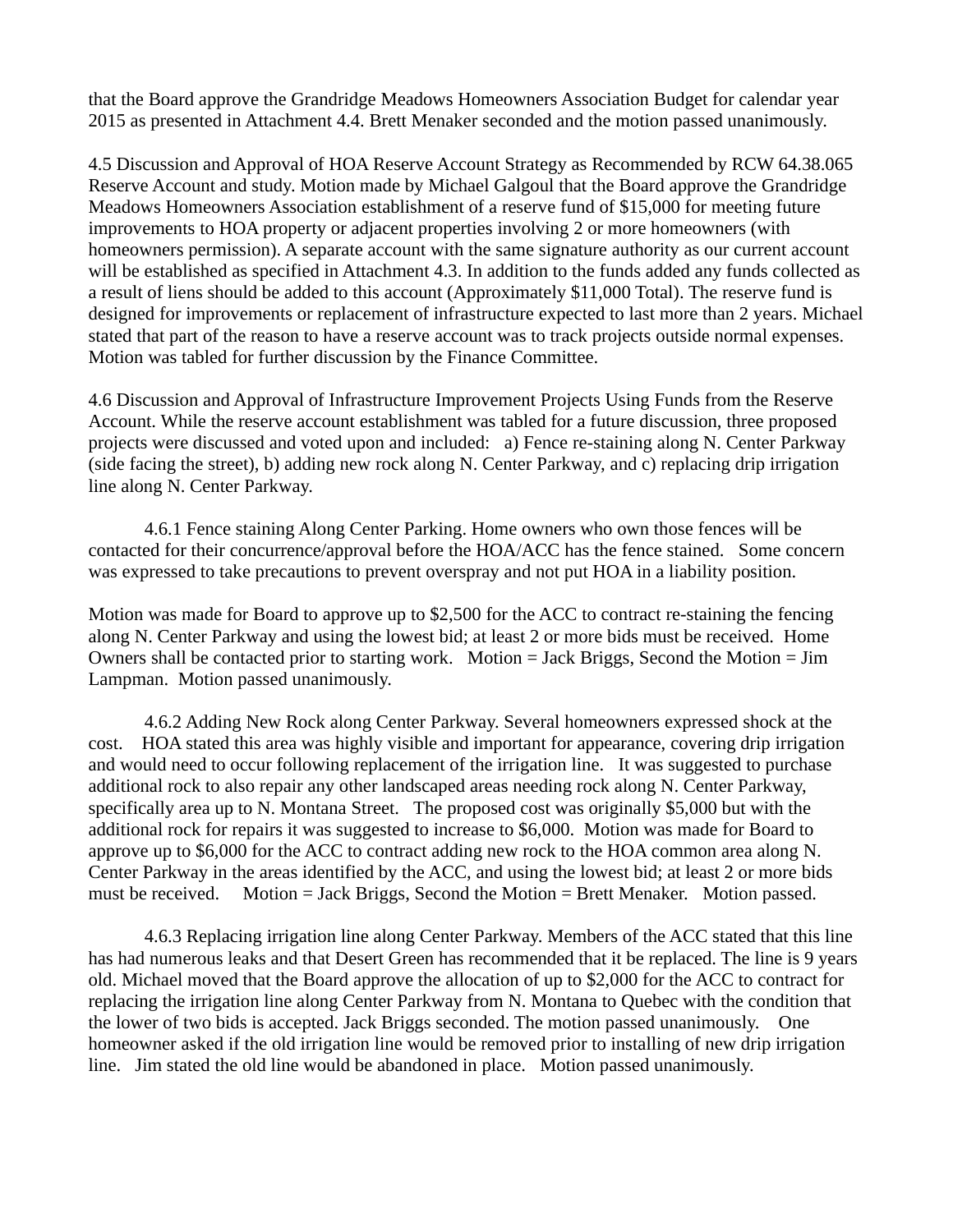### 5. Architectural Control Committee Report.

5.1 Approval of ACC Contracts for 2015. Jim provided an overview of our landscaping bids for conducting landscaping services for Calendar Year (CY) 2015 for common areas maintained by the HOA. Three bids were received and each was close in price. Desert Green Landscaping was the low bid and also is the incumbent.

Motion was made for Board to approve up to \$6,000 for the ACC to contract landscaping services for 2015 to the lowest bidder -- Desert Green Landscaping. Motion = Jim Lampman, Second the Motion = Brett Menaker. Motion passed unanimously.

5.2 Review and Approval of Revised language in ACC Notice of Violation Letter. Jack Briggs stated the template used for violation letters was revised to clarify the ACC authority to levy fines, and that ACC members must agree on the violation by majority vote before sending the violation letter, and added information on the appeal process. One homeowner still expressed concern on the violation letter and stated it did not meet her expectations. Another homeowner asked for a copy of the violation letter as it was not available to the audience in advance and was not able to seen on the screen for those homeowners attending. Jack Briggs said he had a copy of the letter for anyone to see if they wanted. Michael Galgoul will follow up with the homeowner expressing concern. Motion was made to adopt the proposed revisions to the violation letter template. Motion = Jack Briggs, Second the Motion = Brett Menaker. Motion passed.

5.3 Summaries and Status of ACC Violations. Motion was made to adopt the proposed revisions to the violation letter template. Motion = Jack Briggs, Second the Motion = Brett Menaker. Motion passed. Jim Lampman reported thing are going pretty well. Jim iterated improvements have been noted. Jack Donnelly asked if there has been any improvement over the years and if a graphic or metric could be developed to bring to each meeting with an actual summary of violation data. Jim agreed to develop for next meeting.

5.4 Announcement of Annual Christmas Decoration Contest. Jim Lampman reported the HOA is conducting a decoration contest that is open to all homeowners except board members, judges and those not current on assessments. Contest will be underway from now to December 20th, and judging will be conducted by the 20th. Announcement of the winner will occur on the 20th as well but the method of that communication is flexible. Luke Lilienthal and Charles Villanueva volunteered to be judges.

# 6. Old Business.

6.1 Update on contacting a real estate agent to identify areas for improvement under the control of the HOA that would have the largest positive impact on the selling price of homes. No discussion of these items due to time availability.

6.2 Update on purchase of dog waste bag dispenser. No discussion of these items due to time availability.